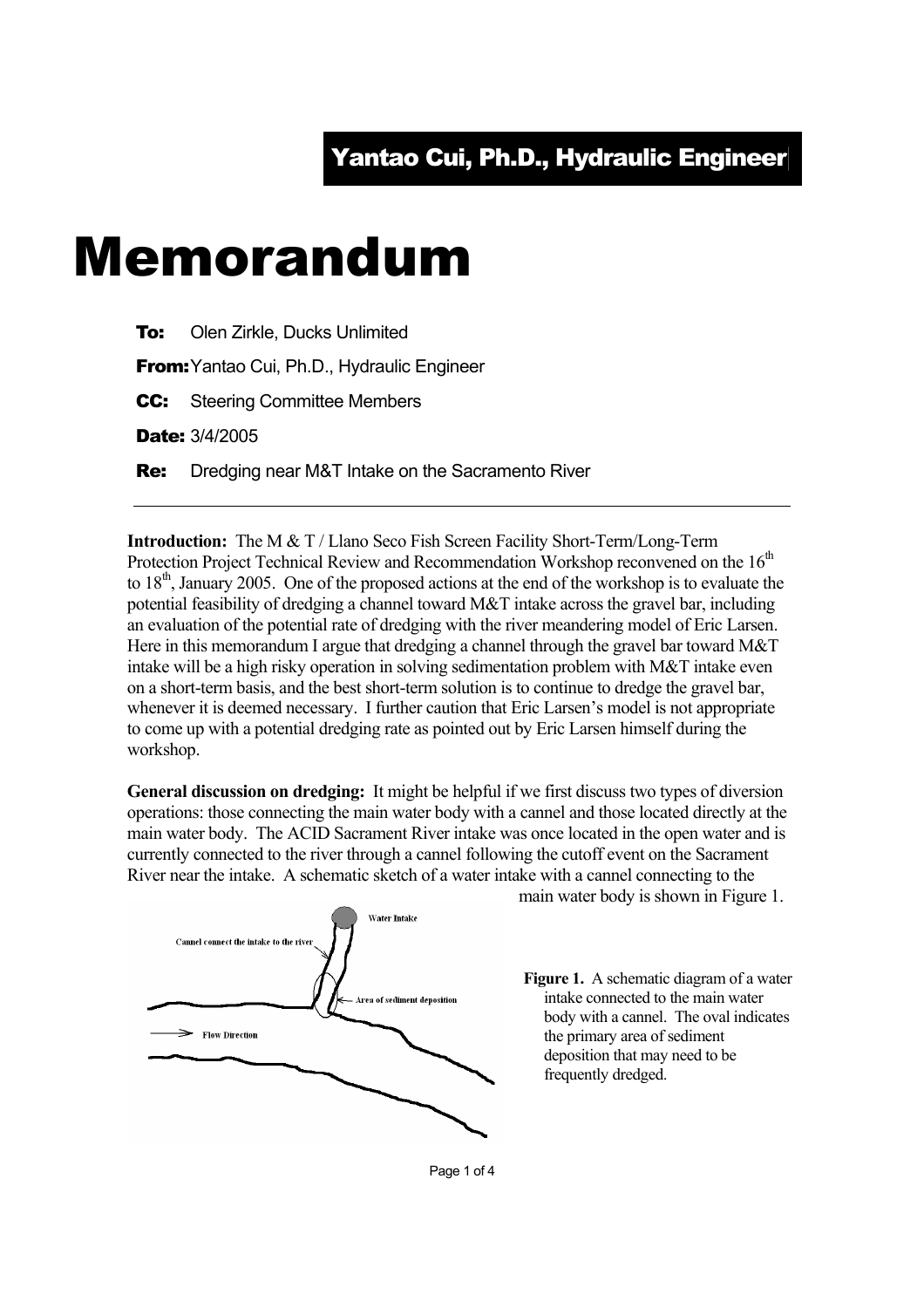In the case of Figure 1, the area of sediment deposition is usually limited to the cannel, and the majority of the sediment deposit occurs in a short section within the cannel near the river (and sometimes in the main water body at the entrance to the cannel) as shown in the oval area in Figure 1. In cases like this, the amount of sediment deposit is usually limited and the sedimentation process is usually relatively slow. Because of the relatively slow and small amount of sediment deposition, using dredging as the way to keep the intake open to the river is generally an excellent option, and in the majority of the cases, the best option.

To have a general discussion for the cases where intakes are located in the main water bodies is more difficult because each case is different and has to be dealt differently. The factors that need to be taken into consideration include: (a) where the intake is located; (b) what is contributing to the sedimentation process near the intake; (c) what is the potential rate of sedimentation; (d) what are the consequences and risks involved with the sedimentation process; (e) what is the engineering cost and environmental impact of the dredging operation; (f) what other options exist and what are the associated economic and environmental impact, *etc.* A single factor or a combination of a few of them may decide whether dredging is a viable option to keep the intake under operational conditions. Because of the site specifics, we cannot suggest that dredging is an acceptable option at M&T site based on the fact that there are other intakes that are successfully maintained by dredging. Instead, we have to look at the specific factors that are contributing to the sedimentation problem near the intake at the M&T site. Below I will discuss the implications of dredging the gravel bar and dredging a channel toward M&T intake.

**Dredge the gravel bar vs. dredging a channel across the gravel bar toward the intake as short-term options:** As the steering committee had agreed upon, the continued downstream migration of the gravel bar on the east side of the river upstream of the M&T intake associated with the continuous erosion of the west bank is the primary cause of the sedimentation problem at the M&T intake. Based on evaluation of sediment transport processes in the Sacramento River near M&T intake, Stillwater Sciences (2001) suggested that dredging the gravel bar would be the best short-term solution before a long-term solution can be identified and implemented. Following Stillwater Sciences (2001) suggestion, approximately 189,000 tons of sediment was dredged from the gravel bar in the following winter, and the pump intake has been operational ever since, in part because the river experienced only relatively dry hydrologic conditions since the dredging operation.

Here it is useful to discuss how dredging the gravel bar will protect the intake. To do that, I adapted an existing numerical model (Cui et al. 2003) to demonstrate the fluvial process following dredging. The model is one dimensional, and thus, does not provide the lateral variations observed in the river. In addition, the processes of river meander and bar migration are not built into the model. That is, model results demonstrate fluvial process following dredging in an otherwise equilibrium system. The results of this demonstrative run are shown in Figure 2 below. Figure 2 demonstrate that the dredging slot creates a sink area for sediment deposition. As a result, the intake area experiences degradation because upstream sediment supply is trapped within the dredging slot.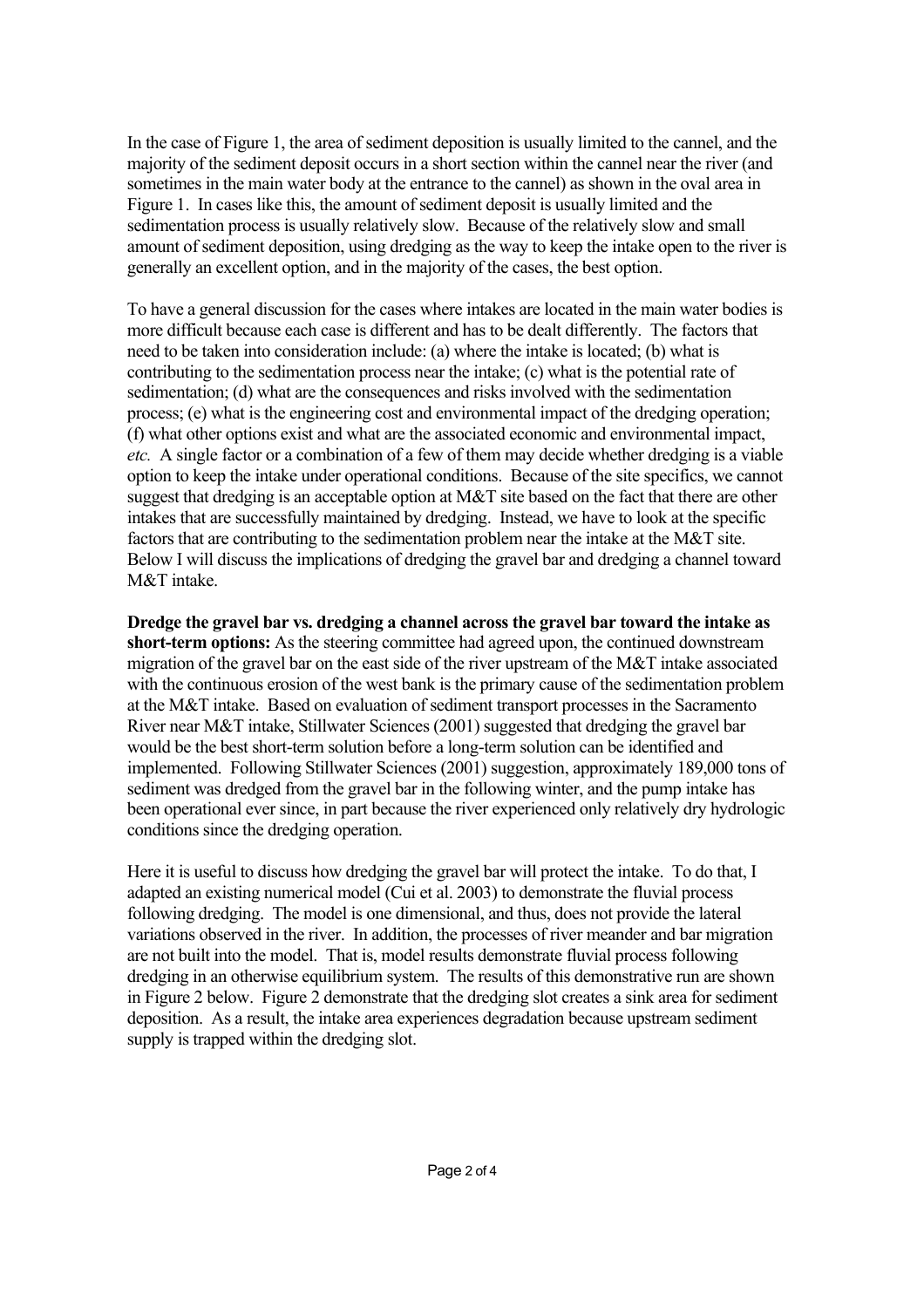It needs to be reiterated that the demonstration in Figure 2 does not include the effects from river meander and gravel bar migration, and thus, the actual filling of the dredging slot should be faster.



**Figure 2. Simulated results, showing changes in bed elevation, as a demonstration of the functionality of dredging gravel bar upstream of the intake.** 

Dredging a channel across the gravel bar toward the channel, on the other hand, functions completely differently from dredging the gravel bar to create a dredging slot. Instead of attempting to intercept sediment with a dredging slot, this option tries to keep adequate water to flow to the intake through a dredged channel. In order to have adequate water flow to the intake, the channel must be maintained at certain depth at all times. Figure 3 demonstrates the fluvial process following the initial dredging of the channel. Please note that all the parameters used to produce the results in Figure 3 are identical to the run shown in Figure 2, except that dredging slot is replaced with a narrow channel toward the intake. In addition, the horizontal and vertical scales between Figures 2 and 3 are also identical.



**Figure 3. Simulated results, showing changes in bed elevation, as a demonstration of the fluvial process following the dredging of a channel toward the intake.** 

It can be seen from Figure 3 that the dredged channel will loss its depth in a much shorter time (please note the time difference between Figures 2 and 3) than filling the dredging slot in case of dredging gravel bar, indicating that we can reasonably expect that the dredged channel will have to be maintained (dredged) frequently.

**Using Larsen model for dredging rate estimate:** Finally I caution the use of Larsen's river meander model for estimating the potential rate of dredging, especially when a dredging channel is suggested as shown in Figure 3. Figure 3 demonstrated that short-term local fluvial process dominates the refilling of the channel, and a long-term, large-scale model such as Larsen's meandering model will not provide adequate estimate for the potential rate of dredging.

I have planned to do some estimate on potential dredging rate but, with careful considerations, realized that the current understanding in sediment transport theories does not provide adequate support for such an estimate.